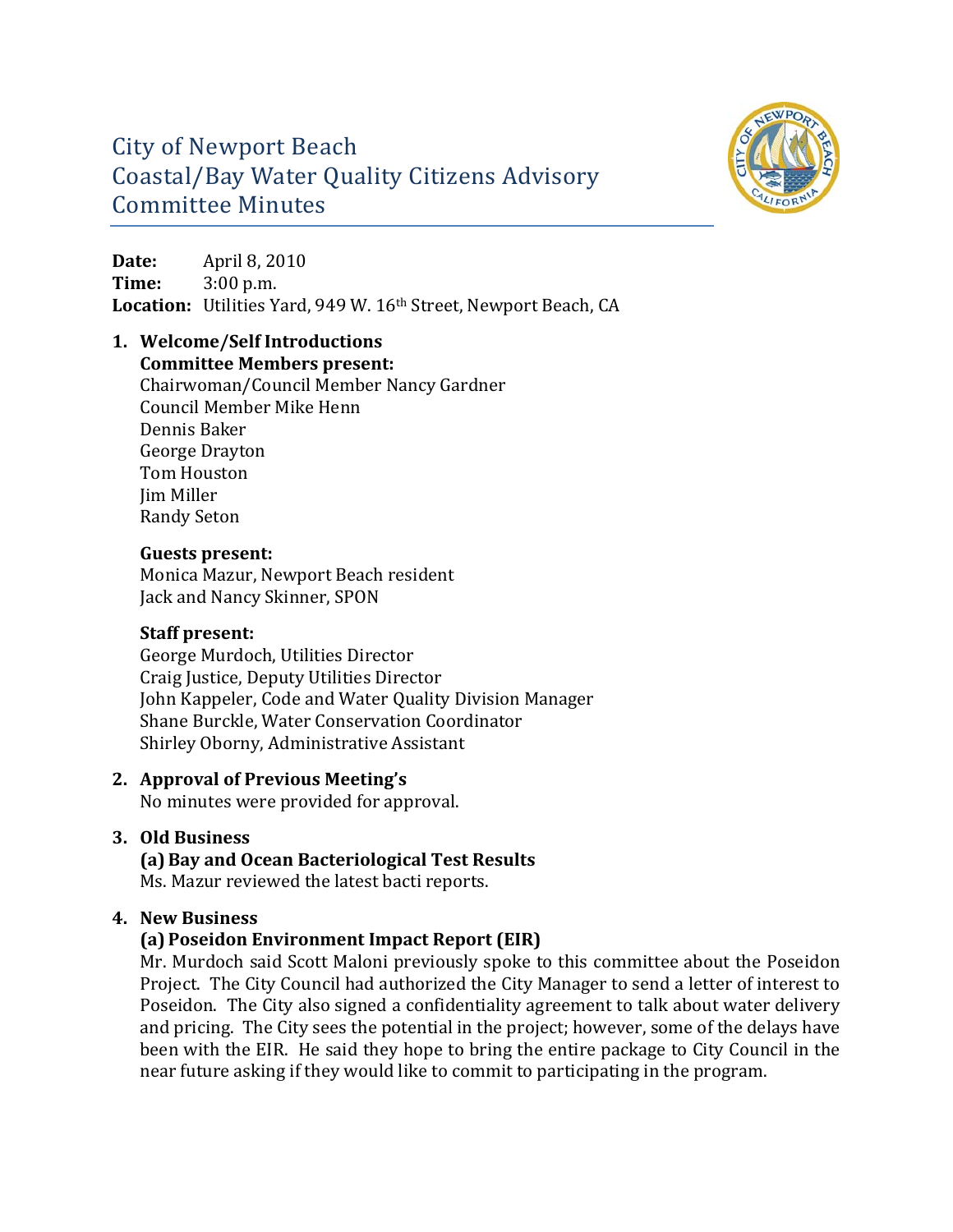Mr. Justice gave a PowerPoint presentation (attached). Mr. Seton asked what agencies were interested in the project. Mr. Justice said it's mainly the Metropolitan Water District of Orange County (MWDOC) and their member agencies, IRWD, the South County Water District and the Rancho Santa Margarita Water District. Mr. Murdoch said any agency can buy the water but how to distribute it to them is the question. Because Huntington Beach and Newport Beach are adjacent cities, they have an interest in the project as the water would need to travel through their jurisdictions.

Discussion of the Dana Point desalination plant ensued.

Mr. Justice said the subsequent EIR (SEIR) was needed to address the issues of what would happen if the Edison Plant goes out of service, and to address the ocean water quality and marine biological resources.

Mr. Houston asked if the SEIR is predicated on the closure of the electric plant. Mr. Justice said it is.

In response to Chairwoman Gardner, Mr. Murdoch said the City of Newport Beach would be charged less for water than Rancho Santa Margarita, for example, because the distribution distance is less. Mr. Murdoch talked about two different fee proposals being discussed and ideas about how to get the water to South Orange County.

In response to Mr. Seton's question about whether Poseidon would be selling to Newport Beach or to the water districts, Mr. Justice explained that the City would buy from Poseidon and have a water supply agreement. The City would use Huntington Beach's certified CEQA for its findings. He said the City would continue to work with MWDOC and the Orange County Water District to manage water resources; however, the City would then have another resource to plug into the water allocations.

Mr. Murdoch said he was concerned about a potential plume of bacteria from the nearby sewer treatment plant. He was told the sources would not cross.

Mr. Baker said he likes the idea that the water from Poseidon would not be the City's sole source of water. Mr. Murdoch talked more about the pricing structures that are being discussed.

Mr. Skinner asked whether the water division of the Department of Health and Safety and the Regional Board would play an ongoing role in oversight. Mr. Justice said the Department of Health and Safety certifies the system and its sources. The Regional Water Quality Control Board does not play a role in water supply; however, they are involved in the discharge from the City's wells, for example.

Mr. Justice, in response to Ms. Skinner's question about how he feels about Poseidon Inc., stated they seem committed to the project, and they've done their homework which includes working with respectable agencies.

#### **(b)Recycled Water Program**

Mr. Murdoch said the Orange County Water District (OCWD) owns and operates the water mains in the City of Newport Beach that transport recycled water to its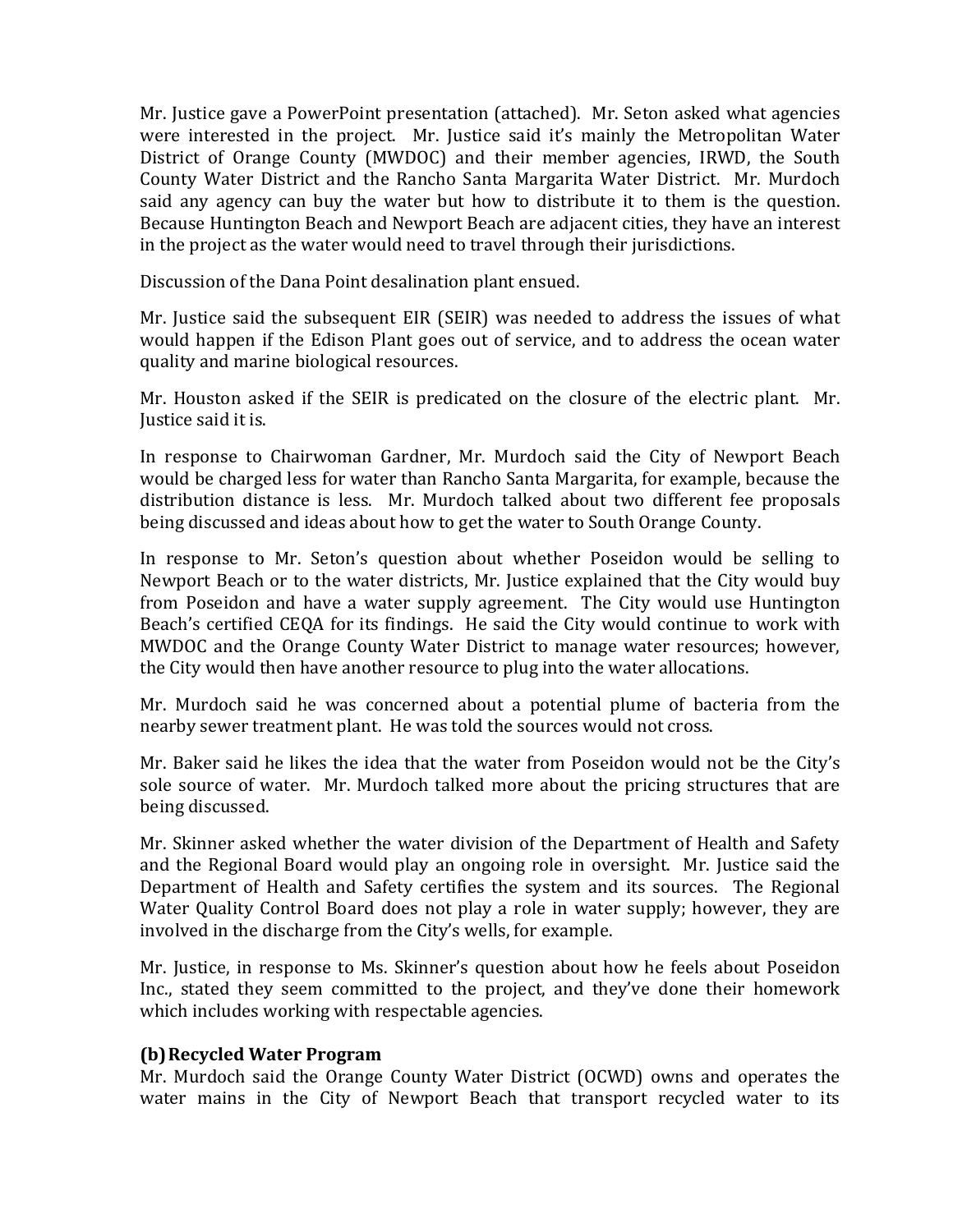customers. The City owns most of the meters, charges the customers for the water and then the City is charged by OCWD. The system was designed in 1995 to have nine users. The City has seven. Bonita Creek Park and East Bluff Park were never put on line. This year and last year, the Utilities Division asked the City Council for permission to move forward to completely reconstruct the irrigation system at East Bluff Park and a retrofit of the system at Bonita Creek Park.

Continuing, Mr. Murdoch said it took a long time to get the Department of Health and Safety's permission to put in a Swivel L design due to concerns about what would happen if the water became unavailable, the grass died and subsequently who would pay for it. The Swivel L design will be constructed for the two parks this year.

Mr. Murdoch talked about a system the City uses at the Big Canyon Country Club and the Newport Beach Country Club to convert to potable if needed.

Recently, he said the City was contacted about doing irrigation along Bristol using recycled water. The City approached OCWD and discovered this area wasn't included in the agreement, and furthermore, most agreements expired in 2005. In addition, he said the Big Canyon Country Club wants to renegotiate how it purchases recycled water. Because of this, Mr. Murdoch said later this year they would like to have a recycled water rate analysis done.

Further, Mr. Murdoch said IRWD has a connection to the Green Acres Project (GAP) on University and La Veta that supplies water for 30 to 60 days of the year while OCWD does maintenance to their recycled plant. IRWD would like to supply water to the GAP full time. They would like to buy the system or have OCWD keep the system. The agreement IRWD had with OCWD has also expired. IRWD said Newport Beach is also a party to the agreement because in 1995, the City said no recycled water could be discharged into San Diego Creek. IRWD would like to streamline the process by excluding Newport Beach from the agreement; however, this would open up the doors for them to discharge recycled water into the creek. Because of this, Mr. Murdoch asked this committee to confirm that the City should remain a party to the agreement. The committee agreed.

Mr. Murdoch also asked for the committee's input about IRWD's request to supply recycled water and what to do with the GAP line owned by OCWD. Discussion ensued.

### **(c) Utilities Yard Tour**

Mr. Murdoch escorted the committee on a tour of the Utilities Yard that included a demonstration of their CCTV (camera) truck, the water production facility and a look at the underground reservoir.

### **5. Public Comments on NonAgenda Items**

Chairwoman Gardner said the issues of harbor fees will be looked at in the near future and invited input if anybody had any.

Mr. Skinner said the County and the Regional Board will be releasing the plans for the requirements for the City regarding cleaning Newport Bay and prioritizing inputs to the Newport Bay. He said it's moving along without input from the City. He thinks the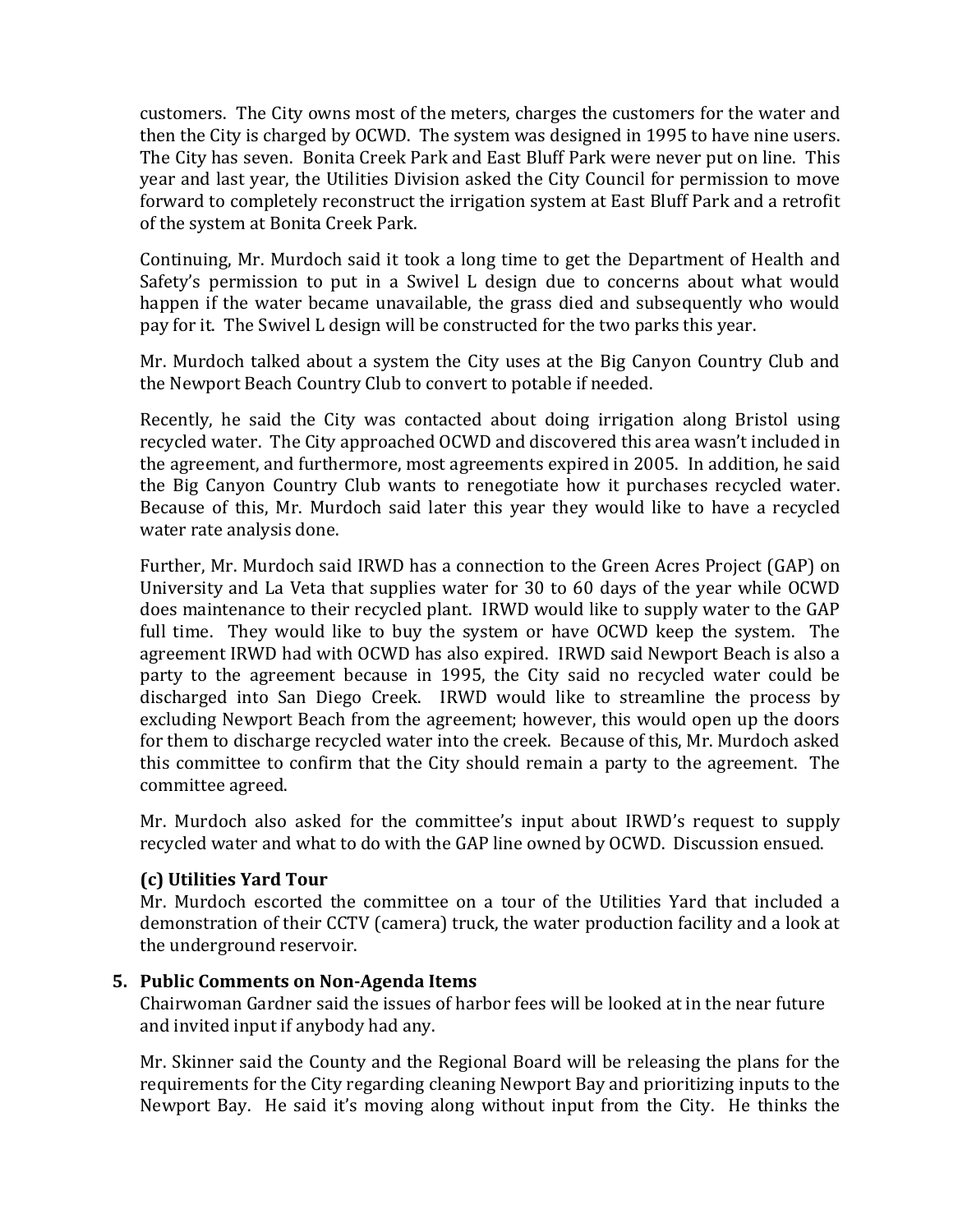committee should set aside plenty of time to talk to Amanda Carr when she makes a presentation at the next meeting. He thinks the committee needs to ask her how much these requirements will cost the City.

Mr. Kappeler said SCWRP (?) has been working on a rapid methods indicator for testing bacteria. A beta test method will be tested in June to see how it goes. If it goes well they will begin a pilot program at the Newport Pier and 43<sup>rd</sup> Street in July.

Mr. Kappeler announced that Dave Kiff wrote a letter in response to the proposed Marina Permit. The letter is available upon request.

### **6. Topics for Future Agendas**

- **(a)Update on the Integrated Watershed Planning Efforts**
- **(b)Bacteriological DryWeather Runoff Gutter Study (Phase III)**
- **(c) NBTV – Waterwise**
- **(d)Newport Bay Copper Reduction Program Resolution**
- **(e)Adopt A Beach Program**
- **(f) OCTA Measure M**
- **(g)Upper Newport Bay "Road Show"**
- **(h)Fecal Coliform TMDL Program**
- **(i) Sea Lions in Newport Harbor**
- **(j) Coastal Dolphin Research Program**

### **7. Set Next Meeting Date**

The next meeting was set for May 13, 2010.

### **8. Adjournment**

The meeting was adjourned at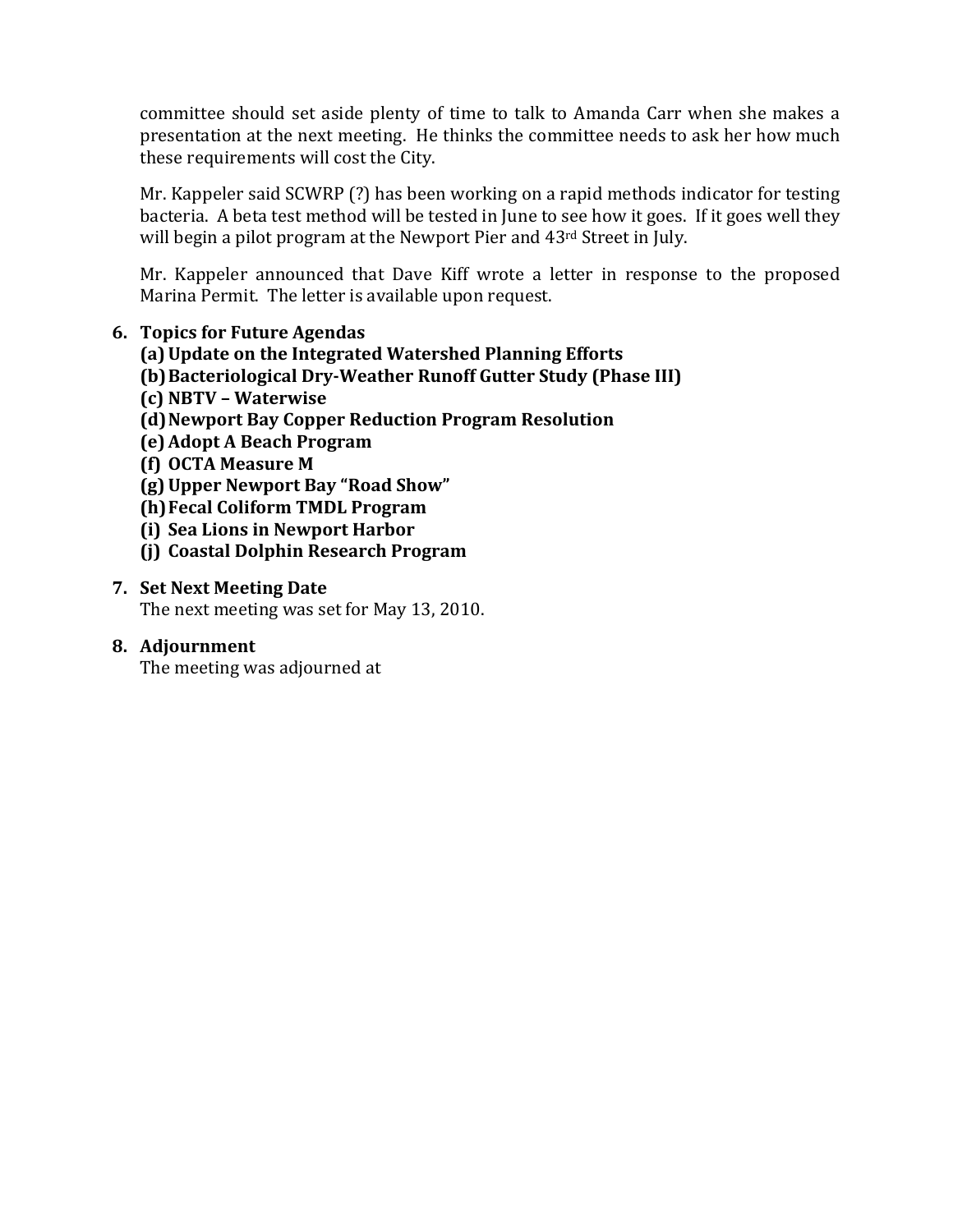## **Coastal / Bay Water Quality Committee April 8, 2010**

Huntington Beach Desalination Project Environmental Impact Report Update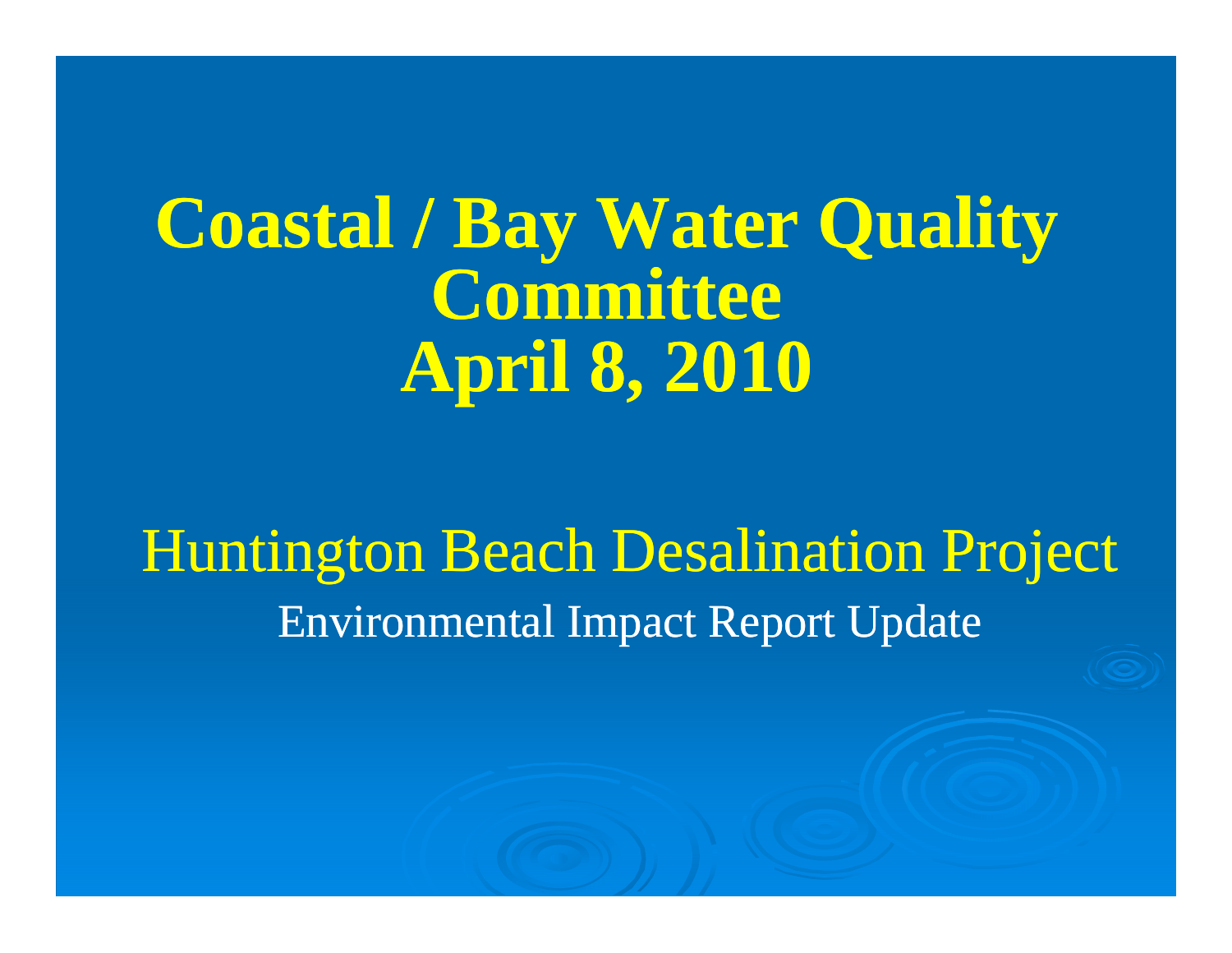## **Huntington Beach Generating Station**

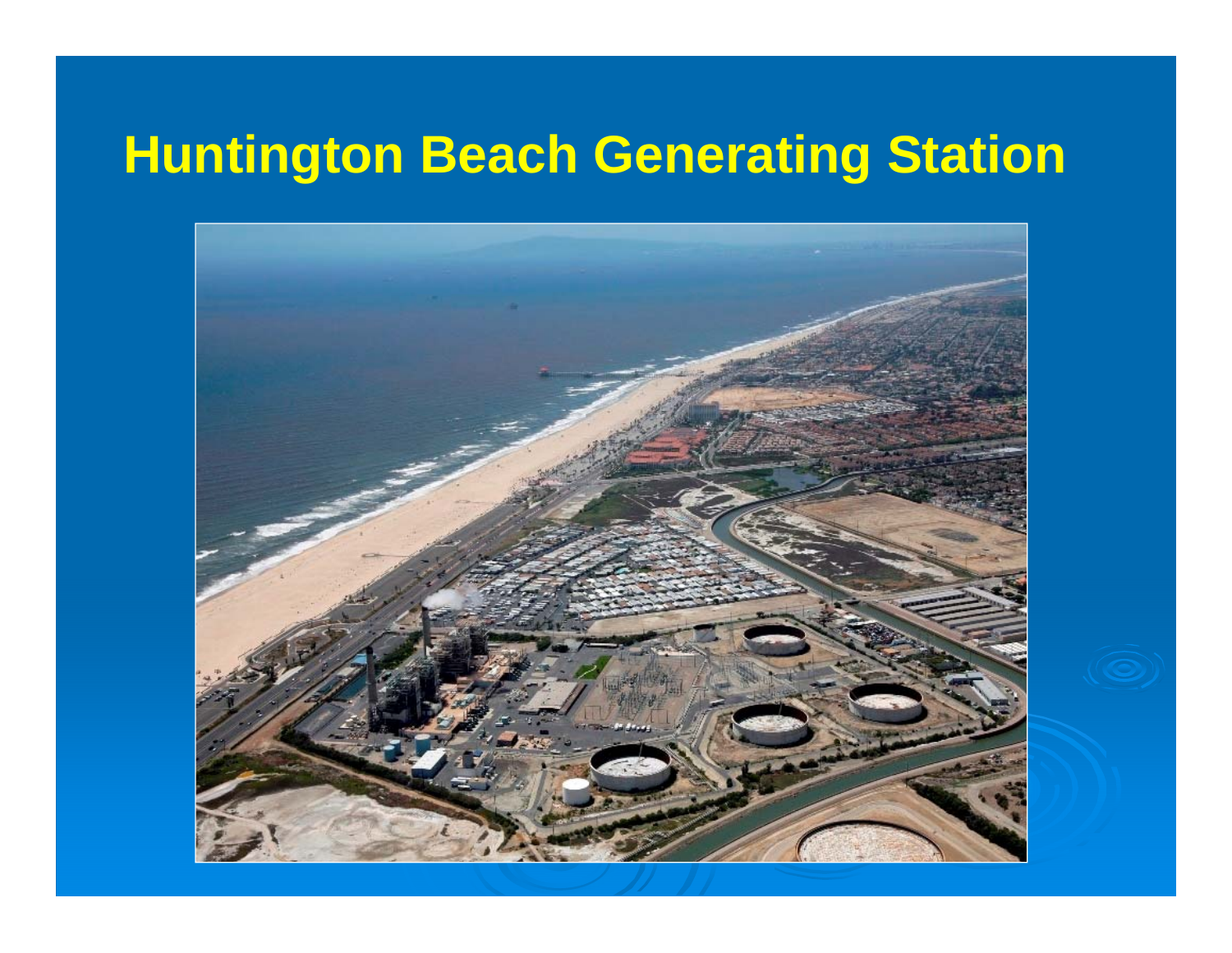## **Flow Schematic**

**Re-using seawater that has already been used for industrial purposes**

**2 gallons of seawater = 1 gallon of drinking water** 



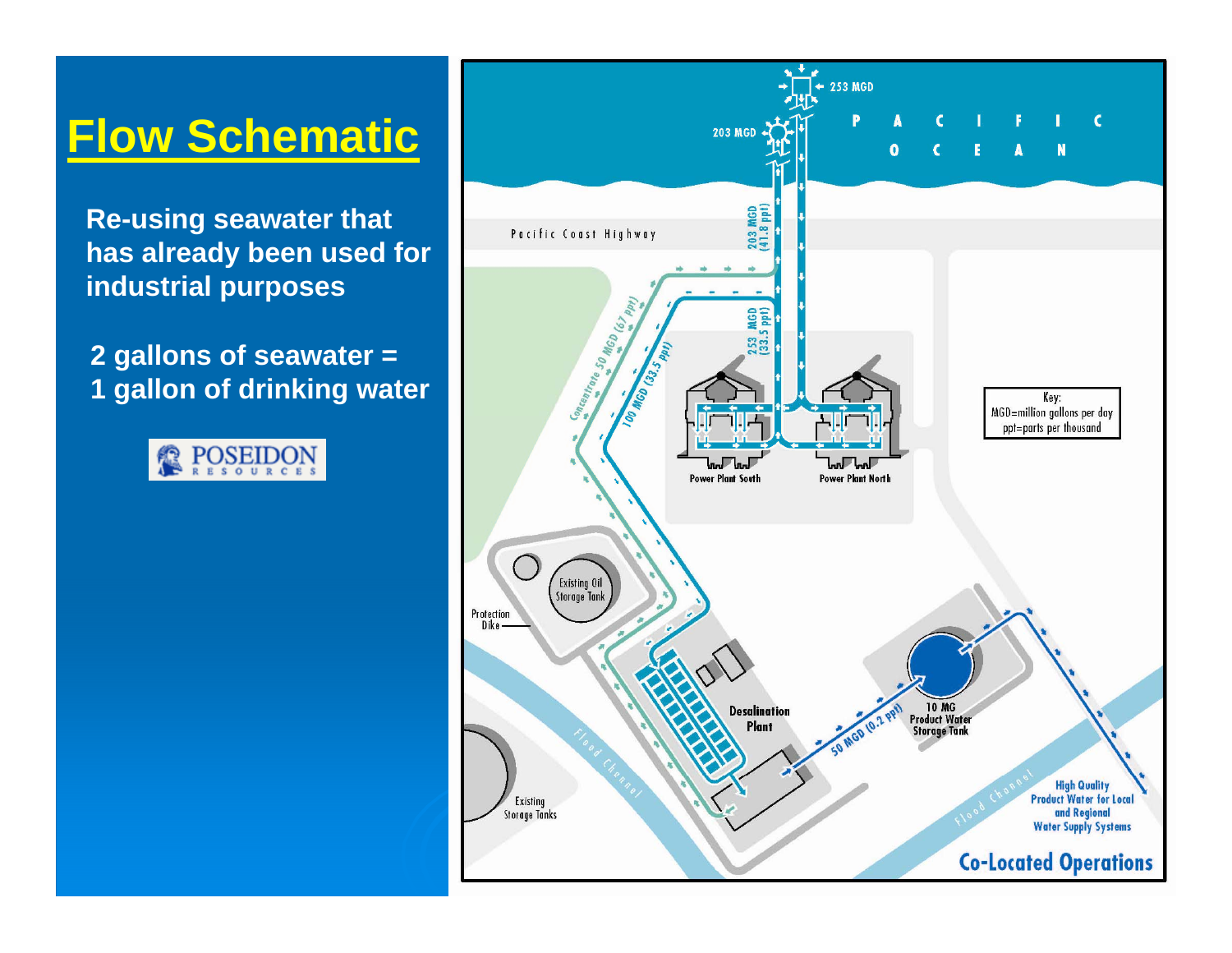# **CEQ y A History**

¾ EIR Scoping in 2001

¾ EIR Completed in 2003

• HB Planning Commission certified/HB City Council denied

¾ Preparation of REIR 2004

▶ REIR Certified by HB City Council –Sept 2005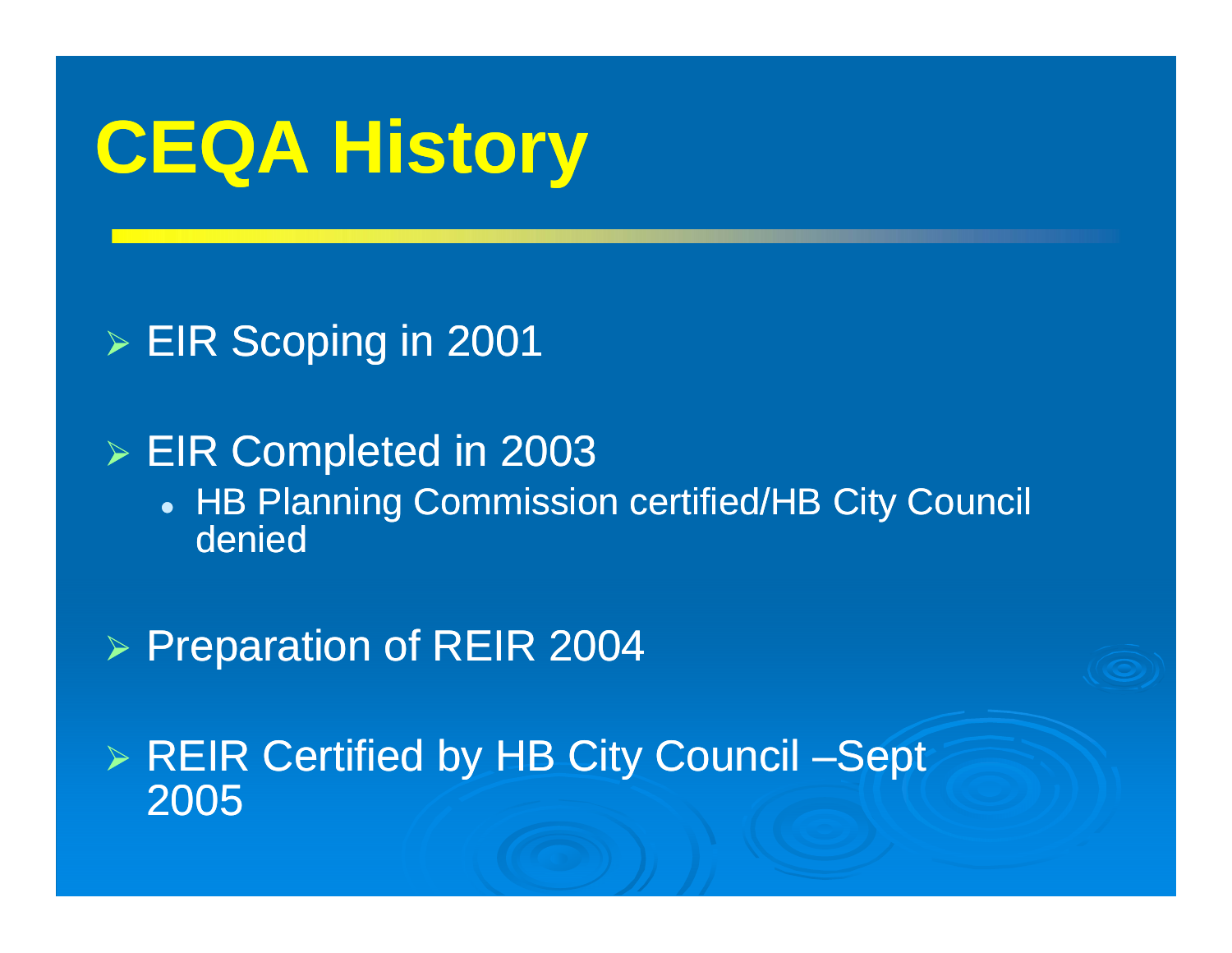# **Need for Subse quent EIR**

**≽ Changes to the project and circumstances** surrounding the project have occurred and new information has become available

¾ SEIR re places Certified REIR

¾ City of Huntington Beach is lead CEQA agency – completing the SEIR document.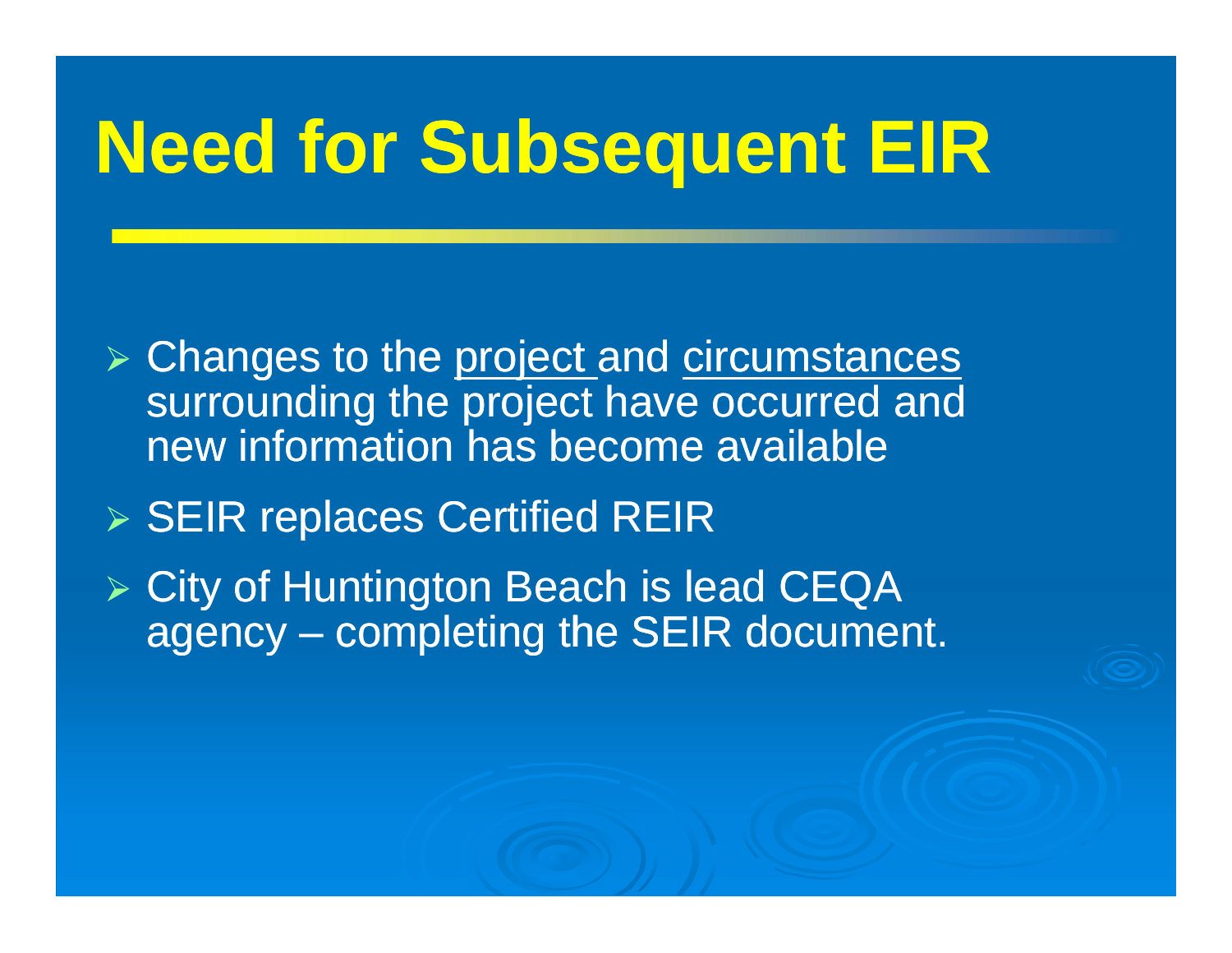# **Changes to project and circumstances …**

### ¾ Project changes

- Potential changes in location and size of project components
- $\bullet\,$  Potential changes in the route and the pipeline design for the delivery system

### ¾ Changed circumstances

- $\bullet\,$  Analyze potential changes to seawater intake (**stand alone analysis** )
- New CEQA Guidelines on GHG emissions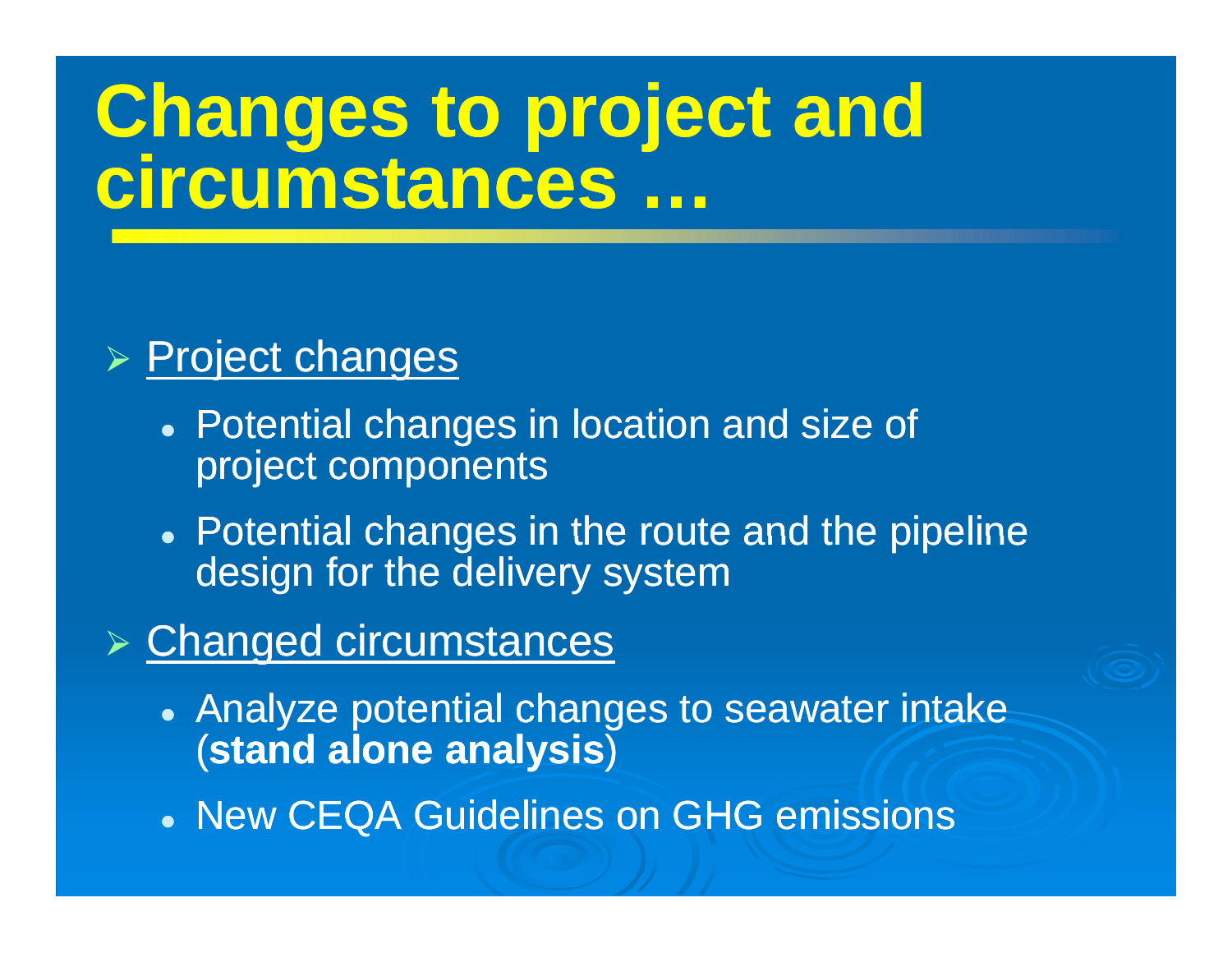# **Key SEIR Issues – Stand Alone Operation**

## ¾ Ocean Water Quality and Marine Biological **Resources**

- ¾ Impingement and Entrainment
- ¾ Plant's saline discharge

¾ Climate change

¾ Delivery system

¾ Project alternatives (seawater intake)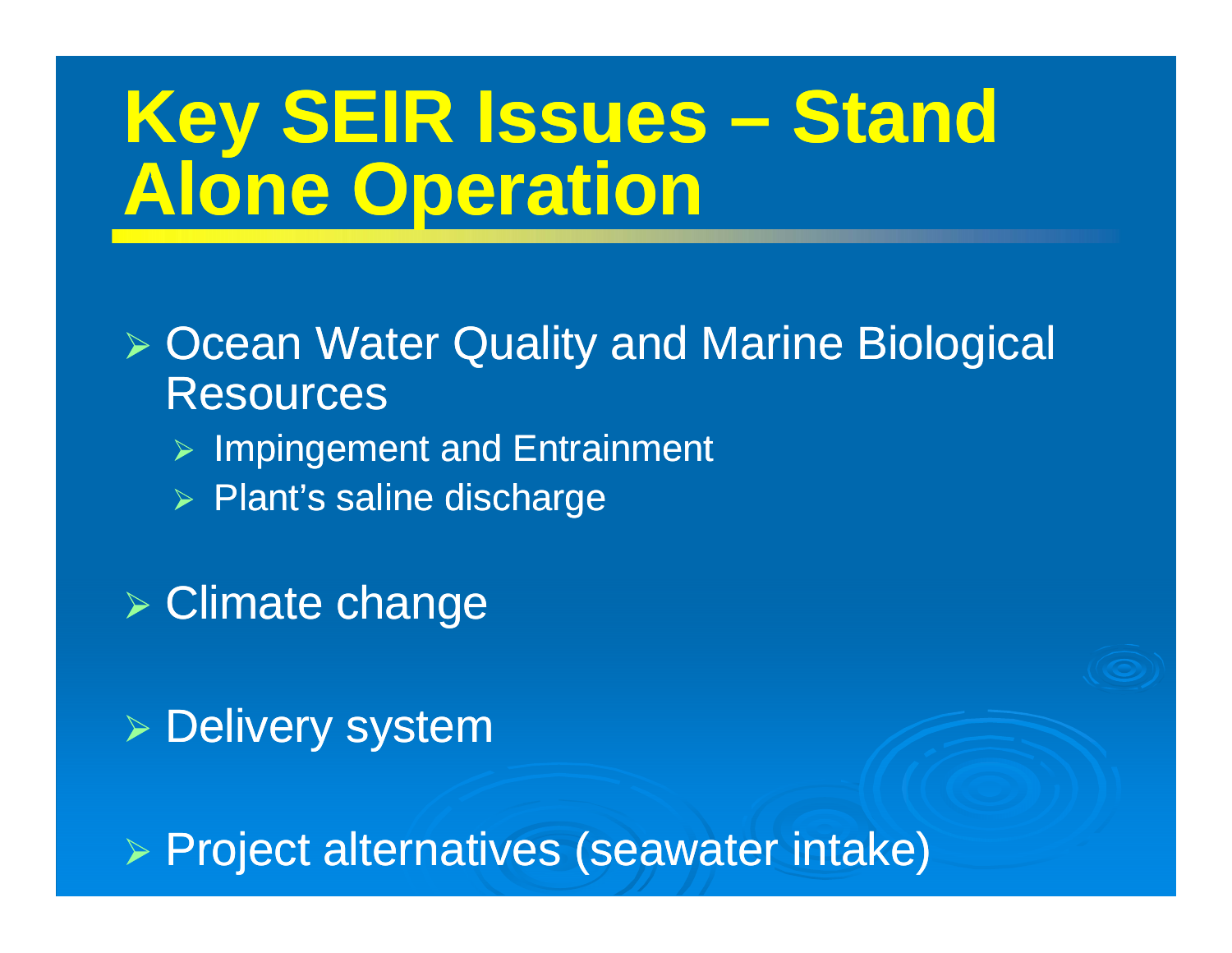## **Ocean Water Quality and Marine Biological Resources**

> Intake Line Impingement and Entrainment

- Threatened, endangered or commercially valuable species (queen fish, N. anchovy, white croakers, blennies)
- 0.9 pounds per day of fish/shellfish
- $\bullet$  ETM  $-$  0.02-0.33% of source water
- ▶ Saline Discharge
	- **. California Ocean Plan standards**
	- Allows for Zone of Initial Dilution
	- Acute and chronic toxicity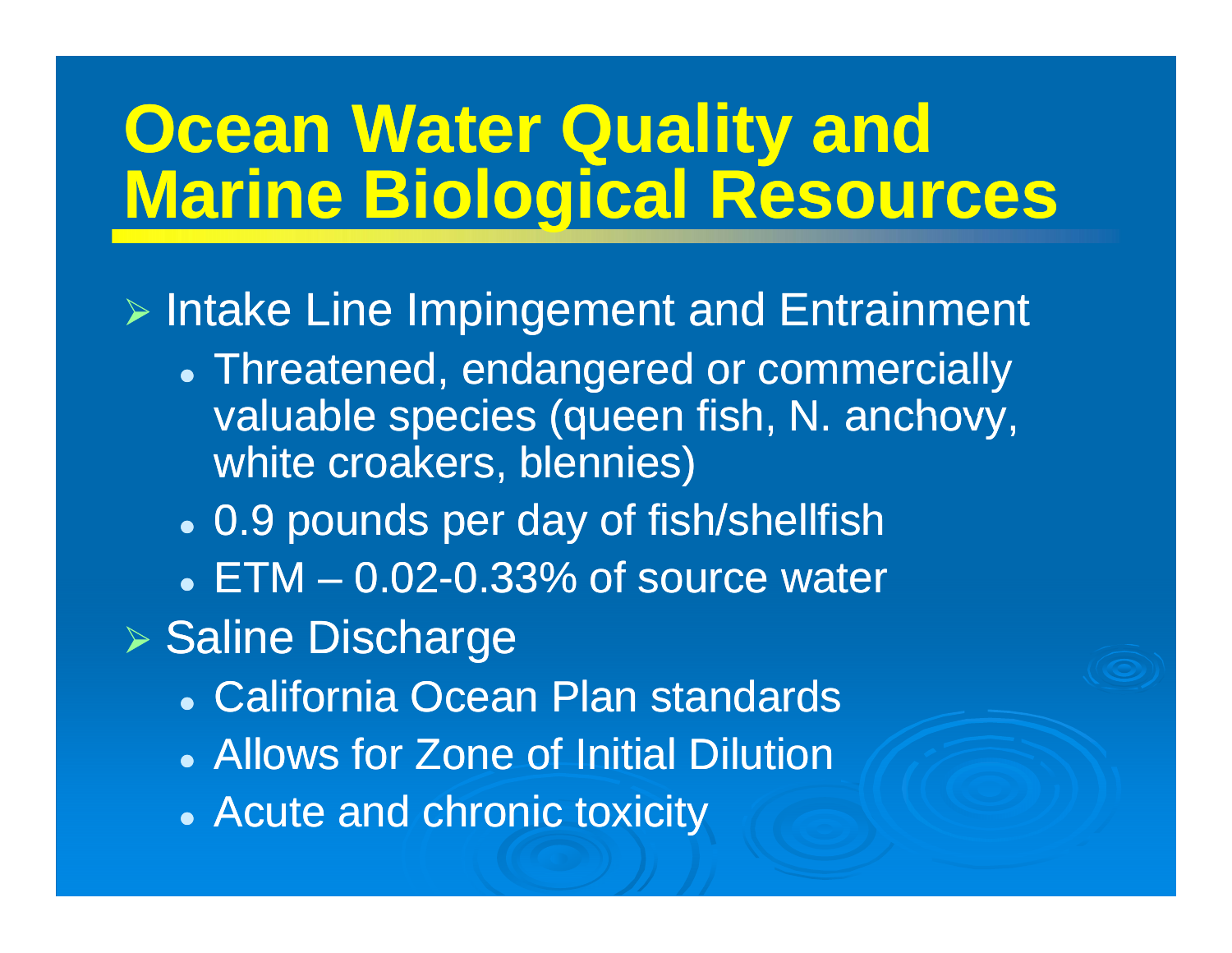# **Climate Change**

- $\triangleright$  Voluntary Energy Minimization and Greenhouse Gas Reduction Plant ("GHG Plan")
	- Emissions from construction and operations

¾ Indirect emitter - Not regulated by CARB under AB32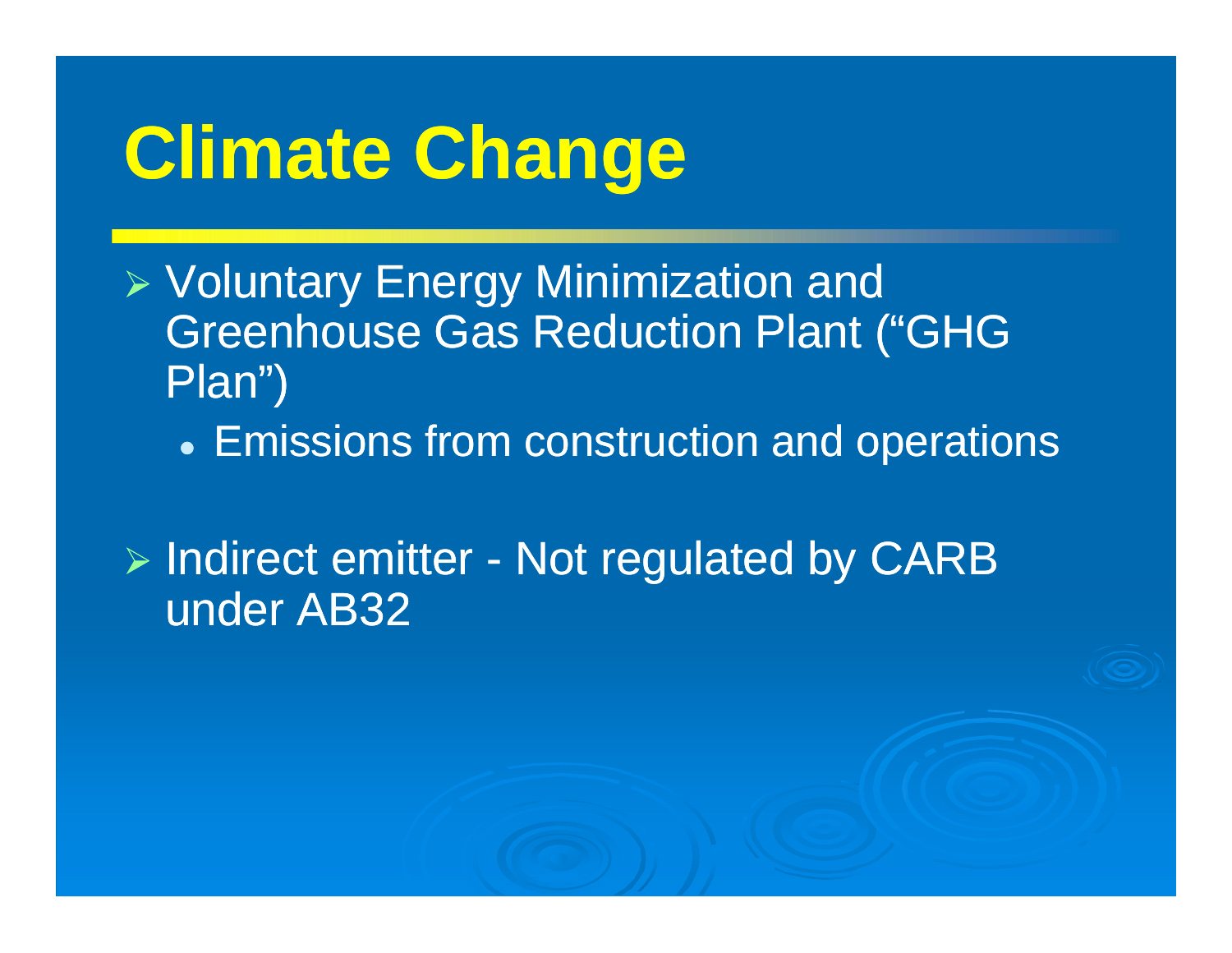# **Delivery System**

 $\triangleright$  Pipelines outside the plant for distribution of customers

• New pipeline/HB OC44 Pipeline replacement

• Connection to MWD West Orange County Feeder and/or Orange County Feeder

• Connections to HB and NB systems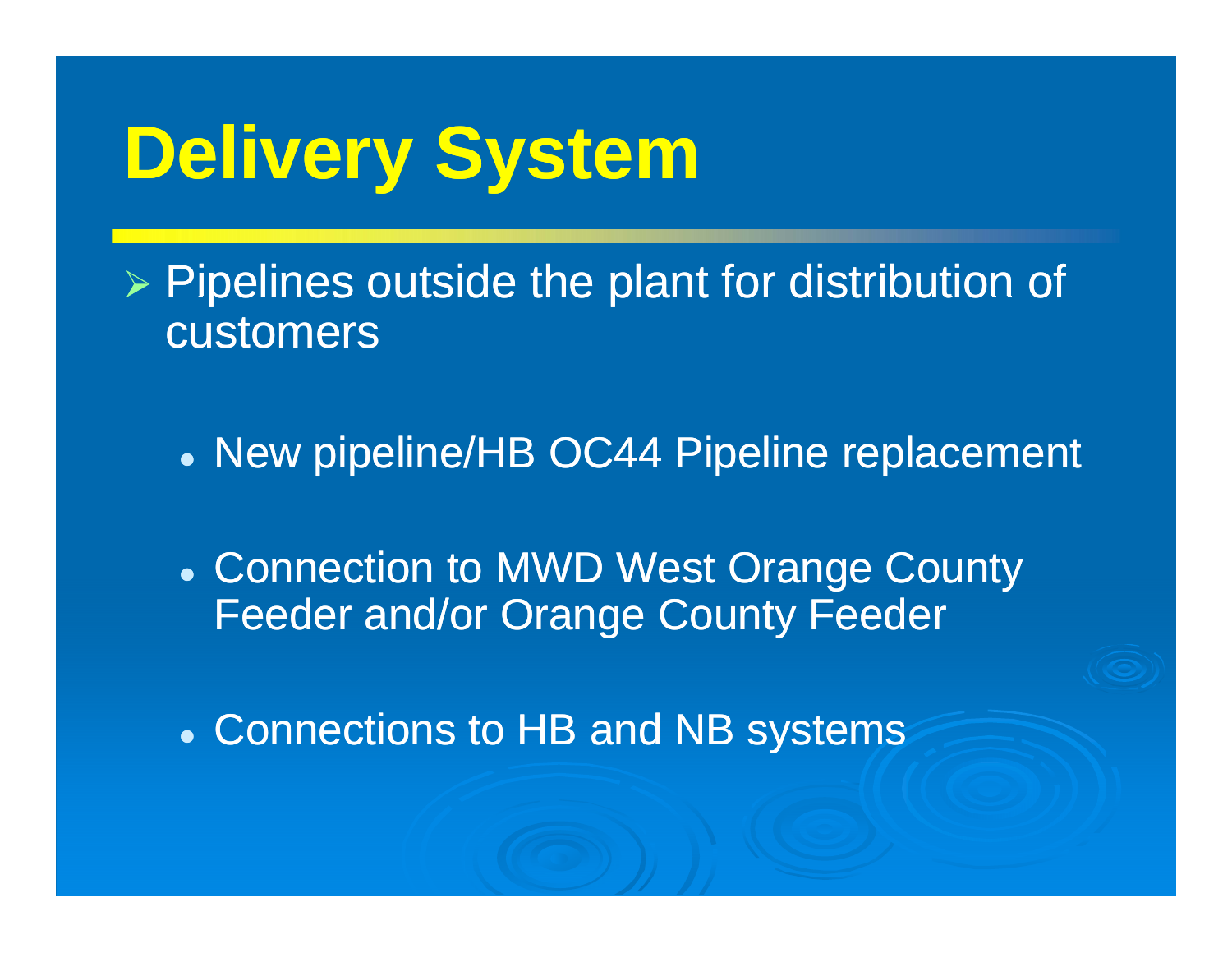## **Alternatives - Seawater Intakes**

¾ Beach wells (horizontal, vertical, slant). • Impact to GW and coastal wetlands

## $\triangleright$  Infiltration galleries

- Excavation of seafloor
- Need beach collection wells

> New intake and discharge system?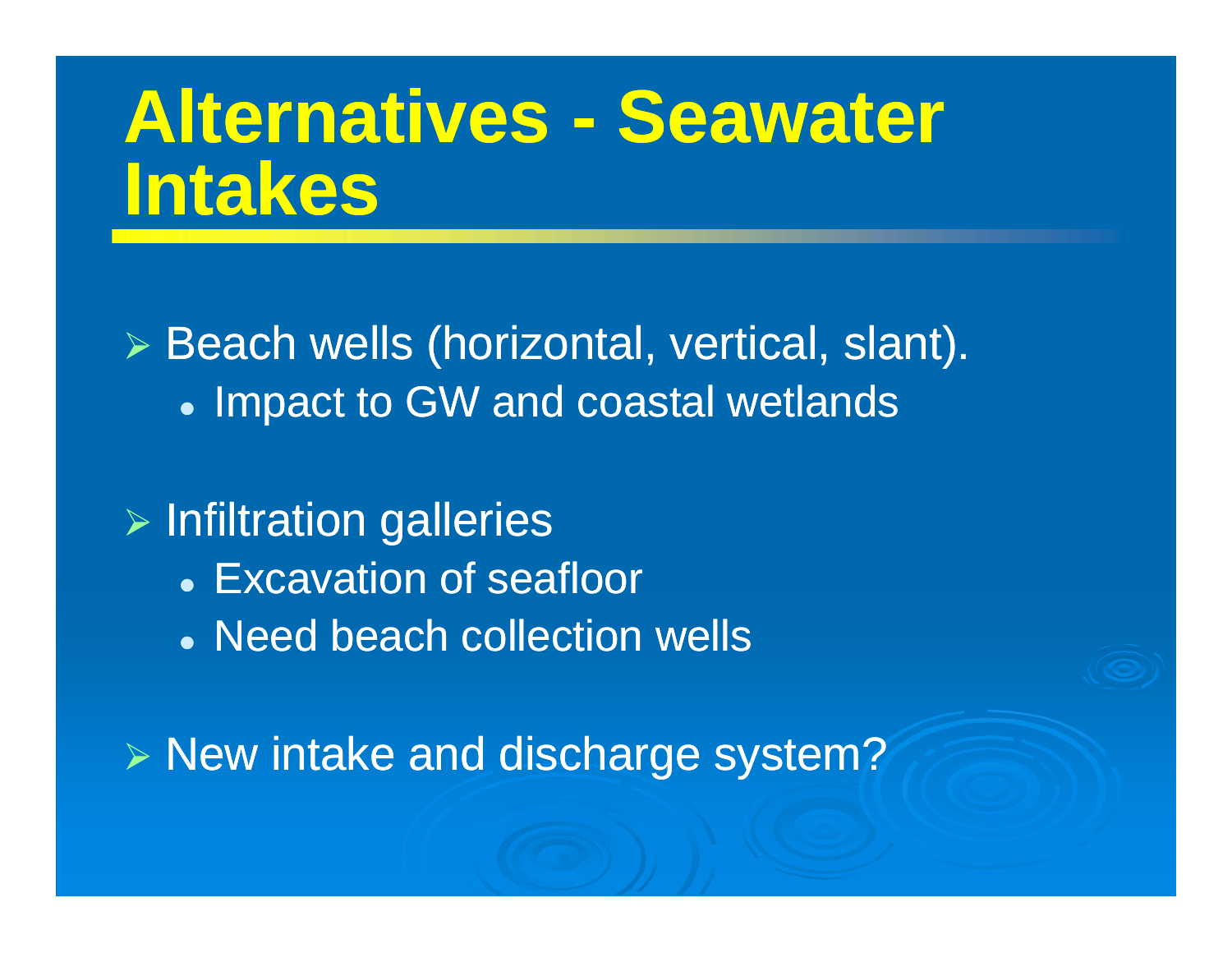# **SEIR Schedule**

¾ Draft SEIR released April 2010 ▶ Public Comment (45-days) May-June 2010  $\triangleright$  Response to comments s July 2010 ¾ HB City Council hearing August 2010 ¾ Water Agencies that approve Water Supply Agreements may rely on SEIR for their CEQA findings